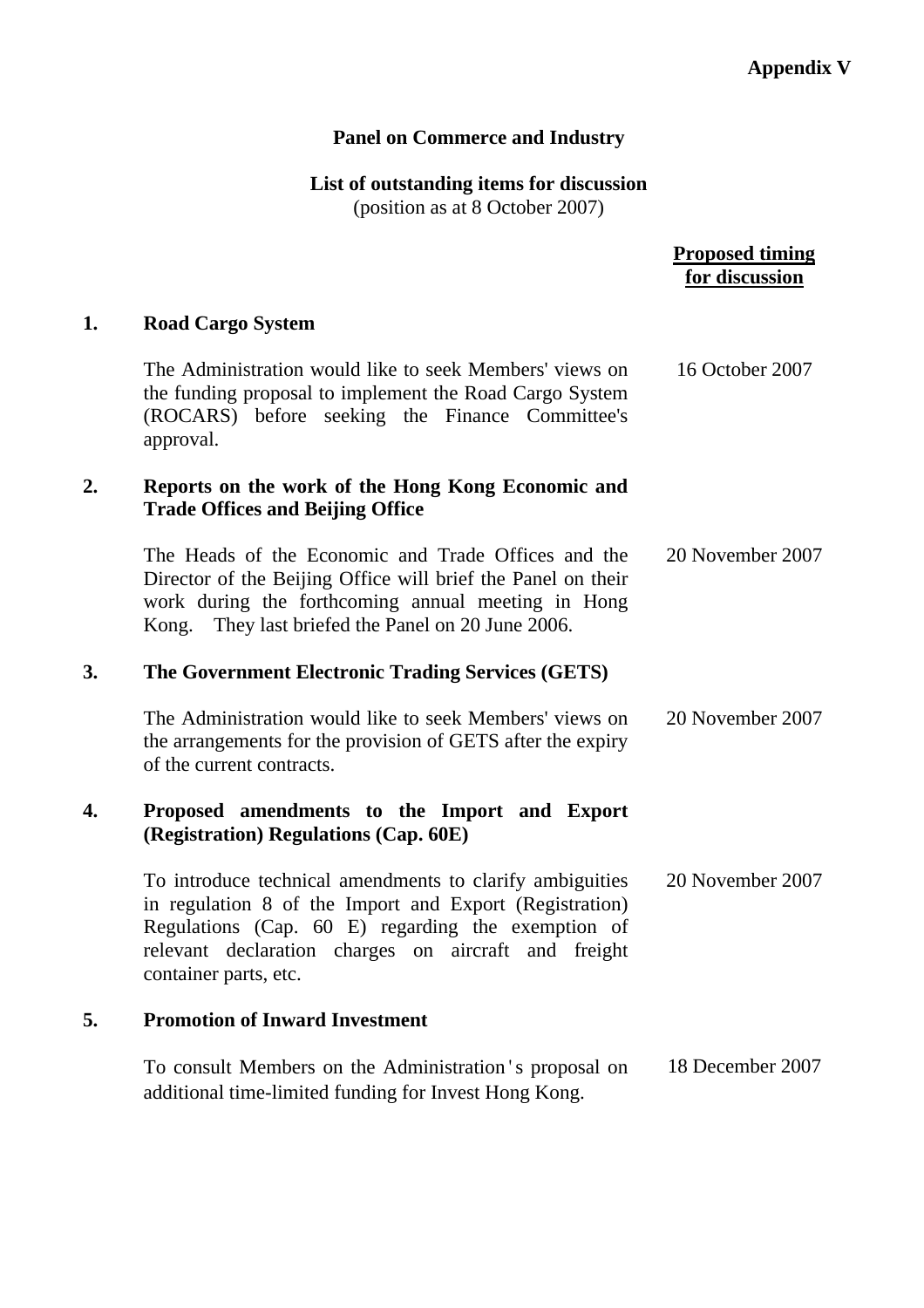#### **6. SME Funding Schemes**

 At the meeting on 12 June 2007, the Administration briefed Members on the position of the SME funding schemes, informed Members that the Administration was conducting a review on the schemes, and undertook to consult Members on the way forward. The Administration will seek Members' views on certain changes to the schemes. 18 December 2007

#### **7. Copyright protection in the digital environment**

The Administration launched a public consultation exercise in December 2006 on how best to strengthen copyright protection in the digital environment. The Administration briefed the Panel on 16 January 2007. The consultation exercise ended in April 2007. Some 600 submissions were received. The Administration is consolidating and analyzing the views received and intend to release preliminary proposal in the first quarter of 2008 for further consultation. First quarter of 2008 [tentative]

### **8. Furthering of Trade Relations between the Mainland and Hong Kong**

Following the implementation of various initiatives such as CEPA and PPRD Regional Cooperation, bilateral trade relation between the Mainland and Hong Kong has strengthened. The Administration will update the Panel on the latest position and explore areas (including CEPA implementation) that could be further enhanced. To be confirmed

#### **9. Hong Kong Design Centre (HKDC)**

At the Panel meeting held on 17 April 2007, the Panel supported in principle the Administration's funding proposal to provide \$100 million to support the operation of HKDC as it would be conducive to the development of local enterprises as well as the long-term economic development of Hong Kong. The Administration undertook to report to the Panel on a regular basis the progress of the work of HKDC and the relevant initiatives taken to promote design and innovation. Following consultation with the Panel, the above funding proposal was approved by the Finance Committee on 25 May 2007. To be confirmed